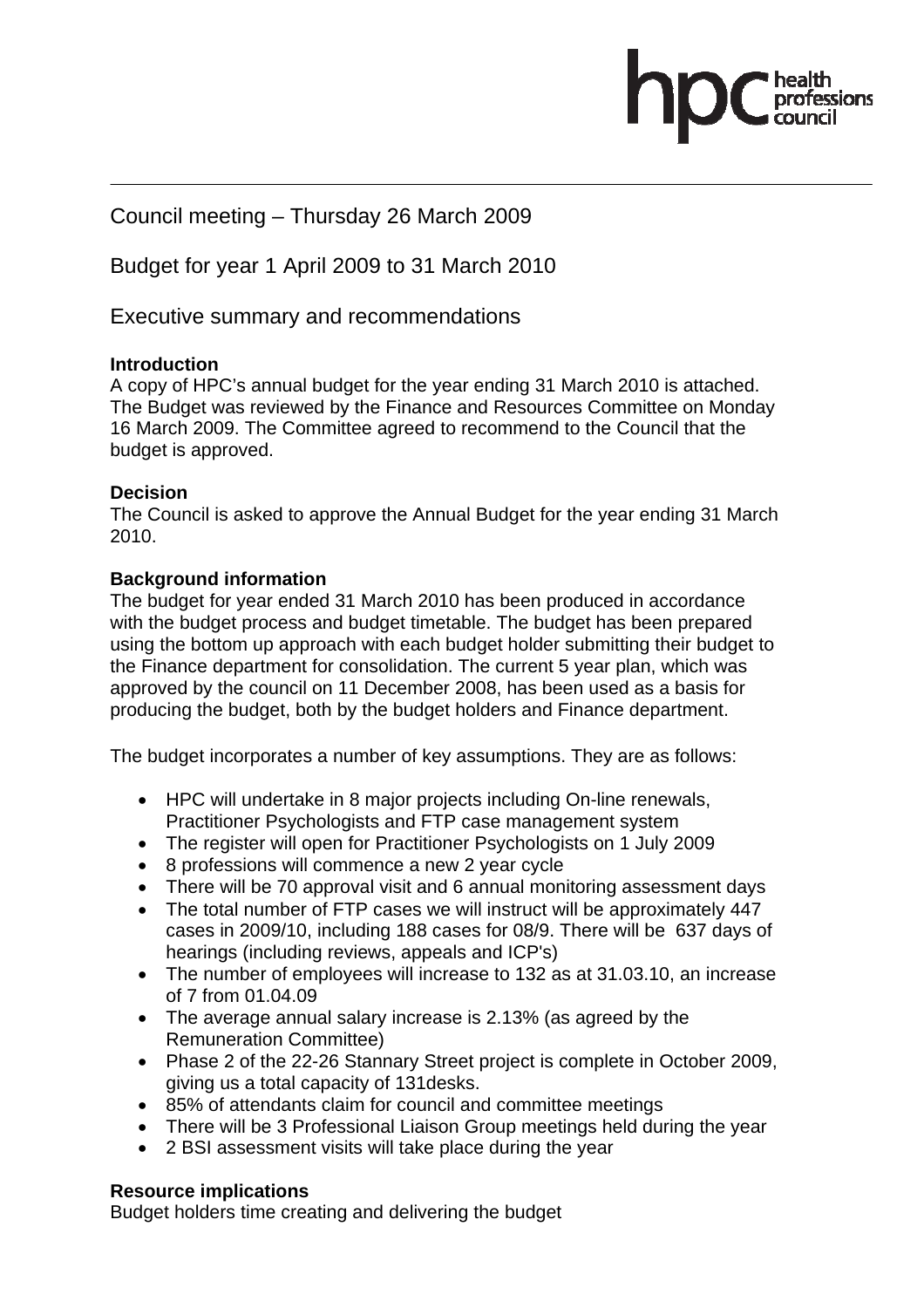# **Financial implications**

Nil

# **Appendices**

Appendix 1 – Budget for year ended 31 March 2010 Version 6 Appendix 2 – Commentary for budget for year ended 31 March 2010

# **Date of paper**

16 March 2009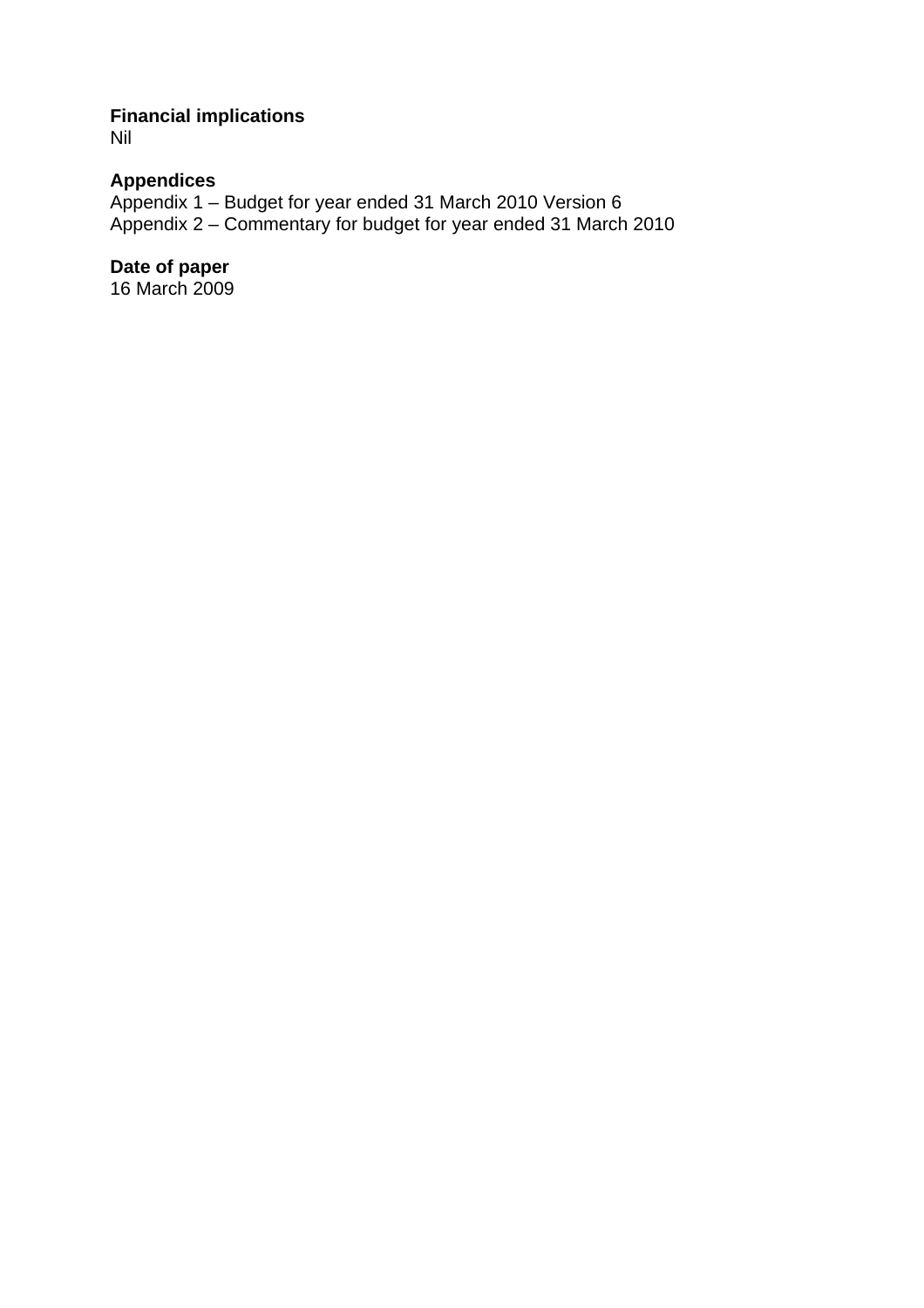# **HEALTH PROFESSIONS COUNCIL**

# **ANNUAL BUDGET FOR THE YEAR ENDED 31 MARCH 2010**

# **Introduction**

The budget for year ended 31 March 2010 has been produced in accordance with the budget process and budget timetable. The budget has been prepared using the bottom up approach with each budget holder submitting their budget to the Finance department for consolidation. The current 5 year plan, which was approved by the Council on 11 December 2008, has been used as a basis for producing the budget, both by the budget holders and Finance department.

The budgeted financial year to 31 March 2010 there will be both fee rises for registrants, partners and council members. The details can be found on page 13 of appendix 1.

#### **Detailed Summary**

The budget is showing a surplus of £12,694 at the end of the financial year to 31 March 2010, compared to a reforecast surplus of £496,754 at the end of the current financial year.

The budget is showing total income of £15,559,811 and operating expenses of £15,547,117, giving us a budgeted surplus of £12,694.

#### **Income**

The income has been budgeted using the registrant number forecasts agreed by the Finance and Resources committee on 11 November 2008 and also includes the registrant fee rise increase from 1 April 2009 .The budget shows total income of £15,559,811 compared to a reforecast £13,696,481, an increase of £13.6 %

#### Summary of registrant numbers

| <u>sammary or region and namedie</u> |                |                    |
|--------------------------------------|----------------|--------------------|
|                                      | Budget 2009/10 | Reforecast 2008/09 |
| UK applications                      | 9,714          | 10,690             |
| <b>International Applications</b>    | 2,230          | 1,700              |
| Readmission                          | 4,822          | 3,206              |
| Grandparenting                       | 337            | Nil                |
| Number of registrants as             | 202,136        | 184,612            |
| at 31.03                             |                |                    |

The budget shows a decrease of 976 UK applications being received compared to the reforecast, a decrease of £48K. The budget shows an increase of 530 (211K) International applications being received, this includes 275 applications received from the Practioner psychologists.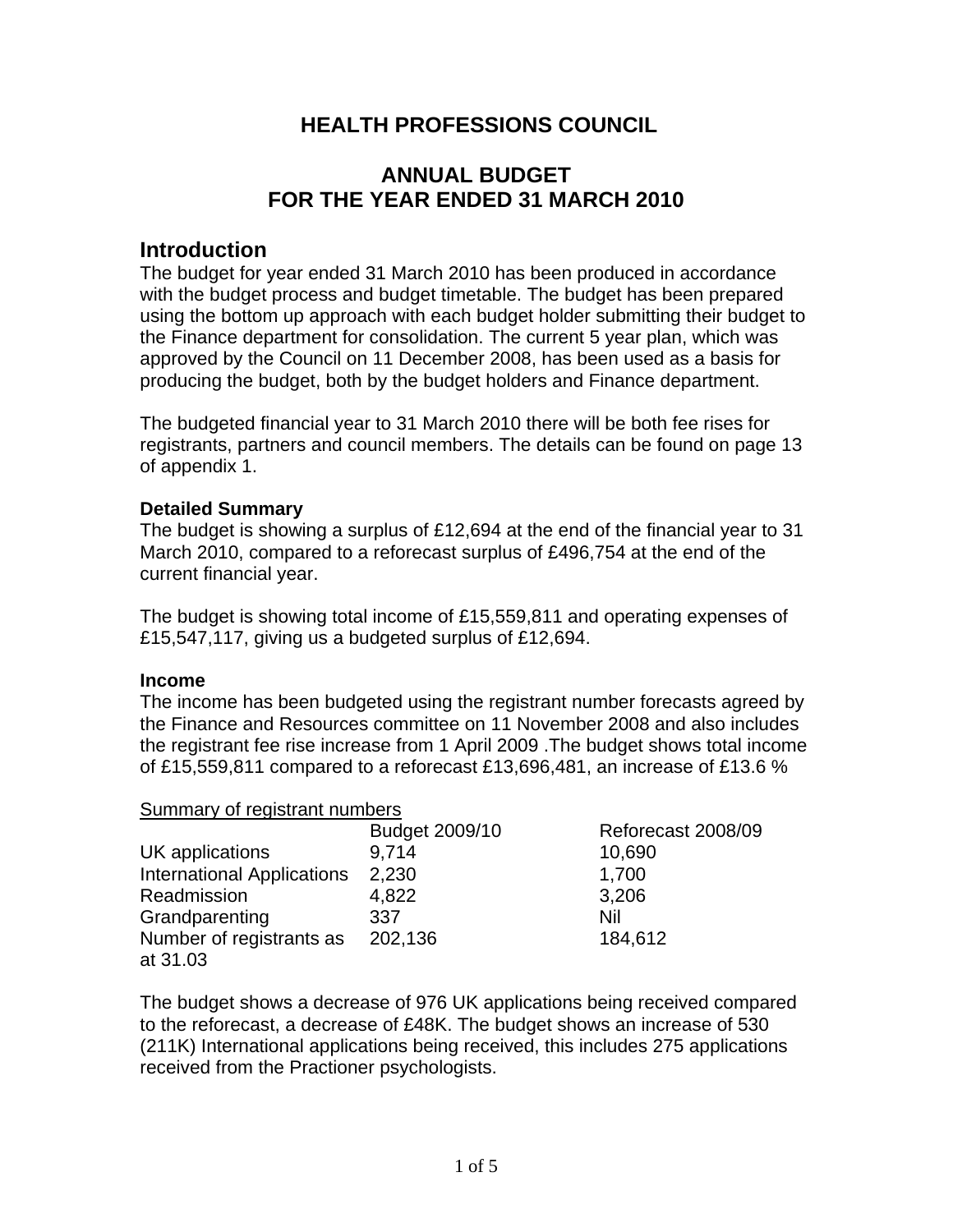At the end of the financial year to 31 March 2010 the register will have increased by 17,524 registrants, an increase of 9.5%. This includes 10,068 of Practitioner Psychologists, which will be transferred when the register opens for them 1 July 2009. The budget also shows 337 grand parenting applications being received for the Practioner Psychologists during the year.

#### **Expenditure**

The budget shows expenditure of £15,547,117 for financial year ended 31 March 2010 compared to a reforecast expenditure of £13,199,726, an increase of 17.78%

### **Fitness to Practise Department**

The budget shows expenditure of £5,582K, an increase of 22.47% from 2008/09. During the year, the FTP department will manage 817 allegations, resulting in 637 days of hearings. By the end of the financial year 31 members of staff will be employed by the department an increase of 4 from 2008/09. The legal expenses will increase from £1,812,636 in 2008/09 to £2,273,950 in 2009/10, an increase of 25.4%.

# Registration Department

The budget shows expenditure of £2,024K, an increase of 24.47% from the 2008/09 reforecast. During the year, 8 professions will commence their new 2 year renewal cycle and 275 grand parenting applications forms will be processed for the Practitioner Psychologists. The budget shows no increase in the number of staff with additional costs being allocated for staff overtime. The total number of staff employed is 37. There will be 2616 CPD assessments assessed during the year. The small projects include increasing the registration number to 6 digits and counter fraud vetting.

#### Communications Department

The budget shows expenditure of £1,076, an increase of 5.44% from the 2008/09 reforecast. During the year, one additional member of staff will be employed increasing the total to nine. There will be £210K spent on campaigns, an increase of 50K, due an increase in distribution of public information and GP and referrals campaign. There will be 8 listening events held during the year and attendance at all party political conferences.

#### IT Department

The budget shows expenditure of £944K, an increase of 20.22%. During the year, additional costs of approximately £105K will be incurred to support the online renewals. The total number of staff employed in the IT department will be 5. The small projects consist of Laptop refresh, Backup encryption review, Network drive and removable media encryption review and Network segmentation implementation. Depreciation has been taken out of the IT department budget and is now shown separately.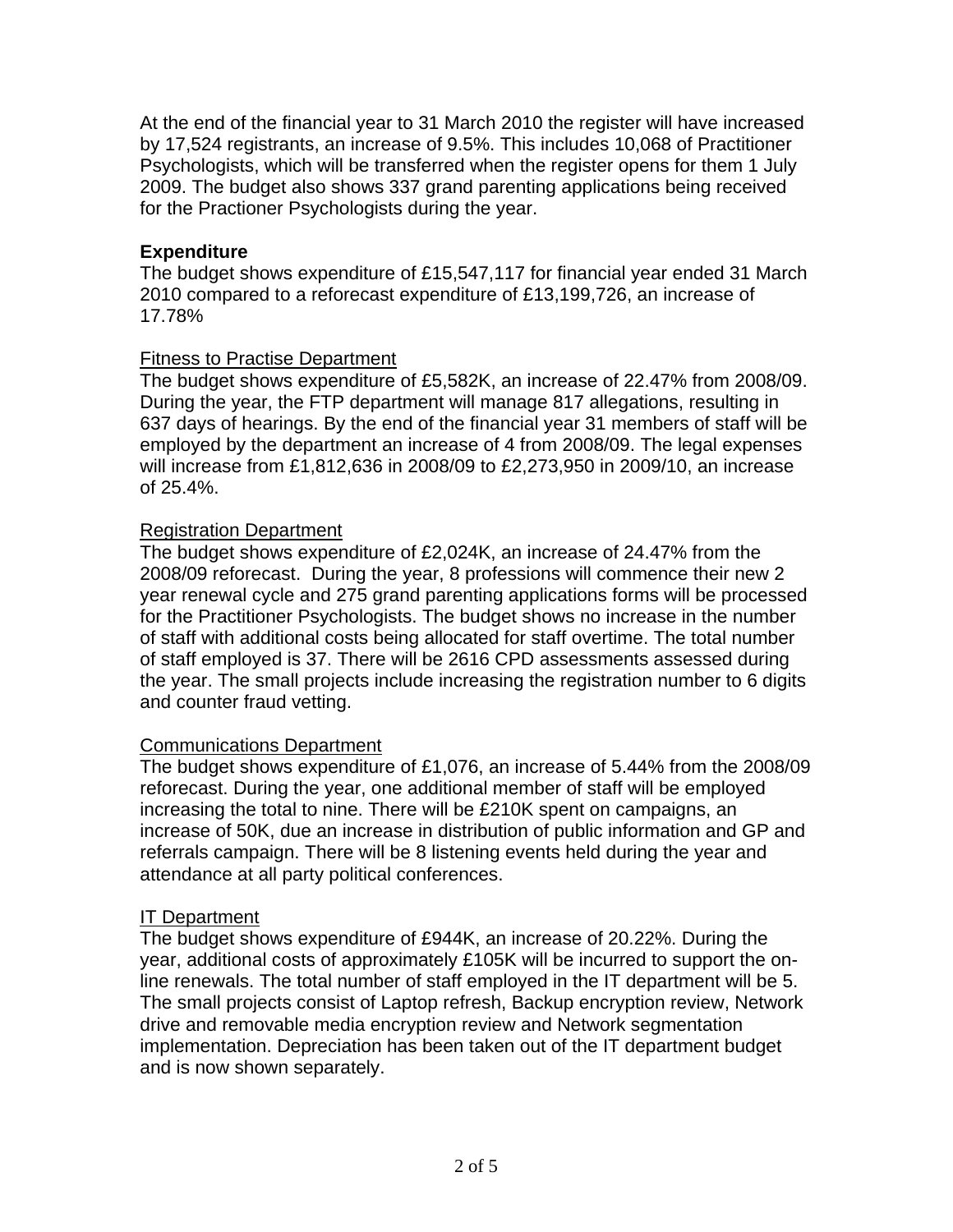#### Facilities Management Department

The budget shows expenditure of £912K, a decrease of 6.65%. During the year the department will employ 6 members of staff. The building refurbishment work includes redecoration of 20 Stannary Street and mezzanine, replacement of windows and doors in Park house kitchen. The buildings refurbishment cost also includes the cabling for Phase 2 of 22-26 Stannary Street. The room hire costs of £25K include storage at Red Devil Storage and room hire at the Evangelical Alliance. The Postage costs relate to the franking machine and Printing and Stationery costs refer to general stationery and printed material such as headed paper. All other Postage, printing and Stationery costs are budgeted by separate departments. Depreciation has been taken out of the Facilities Management department budget and is now shown separately.

#### Education Department

The budget shows expenditure of £766K, an increase of 33.23%. During the year the department will undertake 70 visits and 6 annual monitoring assessment days, as well as 6 Education seminars. The department will be made of 13 employees with a provision made for maternity and sick leave.

### Finance department

The budget shows expenditure of £635K, an increase of 2.13%. During the year the department will employ 8 members of staff. The increase in external audit fees is due to the extra audit to audit the shadow accounts, which will be prepared under IFRS. Included in Other professional fees is the cost to value the buildings at the year end, as required under IFRS. The small project costs relate to enhancements to Sage 200.

#### Council, Committee and PLG's

The budget shows expenditure of £448K, a decrease of 11%. The decrease is mainly due to the change in the recruitment process for council members, with it being done by the Appointments Commission instead of by Elections. There have been no changes to the number of meetings held each year, with 7 council meetings being held.

#### Operations Department

The budget shows expenditure of £451K, an increase of 12.45%. During the year the department will employ 6 members of staff including the project department. The ISO 9001 cost of £16K includes 2 BSI audits during the year and attendance at the all staff training day. The Disaster recovery cost of £17K includes the costs of 10 desks offsite at Uxbridge. The small projects include Information security, Geoplan software and Ideagen software for QMS.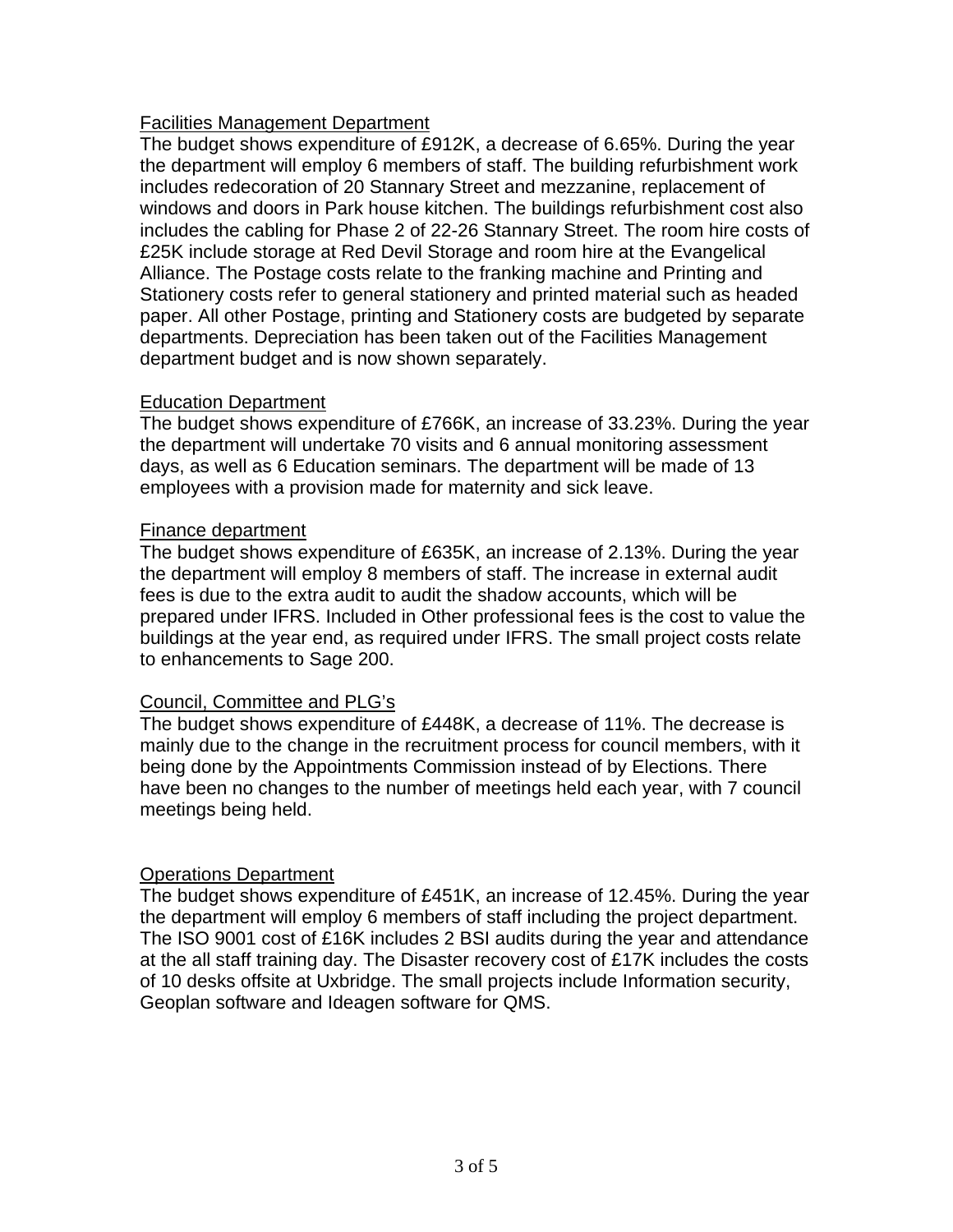#### Policy and Standards Department

The budget shows expenditure of £417K, an increase of 26.55%. During the year the department will employ 5 members of staff including 1 new Policy manager. Included in the Printing and Stationery costs is the costs for printing consultation documents and plain English editing. There is also Research costs of £60K in relation to two pieces of research.

#### Human Resources Department

The budget shows expenditure of £367K, a decrease of 10.49%. The department will employ three members of staff during the year. The staff recruitment cost of £100K is based 8 new posts during the year and staff turnover. The organisational training of £40k includes individual training identified during the performance review process and computer training.

### Human Resources Partners Department

The budget shows expenditure of £376K and increase of 28.39%. The department will employ two staff members during the year. The recruitment costs of £53K include the costs of recruiting visitors, Independent assessors, Registration assessors and CPD assessors. The training costs of £246K include the costs of assessor training, Visitor training; panel chairs training, panel training and legal assessor training.

#### Secretariat Department

The budget shows expenditure of £304K, an increase of 10.75%. The department will employ three members of staff and one new member half the way thought the financial year. The printing and stationery costs of £46K relate to the printing of council and committee papers. The small project costs are in relation to Data protection.

#### Chief Executive

The budget shows expenditure of £322K, an increase of 4.73%. The department will employ two members of staff during the year. The travel and subsistence costs includes to travelling done to various working groups and attendance at conferences.

#### **Depreciation**

The budget shows expenditure of £452K, an increase of 41.34%. The depreciation includes Property Depreciation, Office equipment depreciation, Computer Equipment and Computer Software Depreciation.

#### Major Projects

The budget shows operating expenditure of £420K, an increase of 186.25%. There are 8 major projects being undertaken in this financial year. These being Online renewals, Practitioner Psychologists, Hearing Aid Council, Independent Safeguarding Authority, FTP Case management system phase 1, Renewals cycle review, IT external hosting transfer to new provider and the Fee Rise 2011.